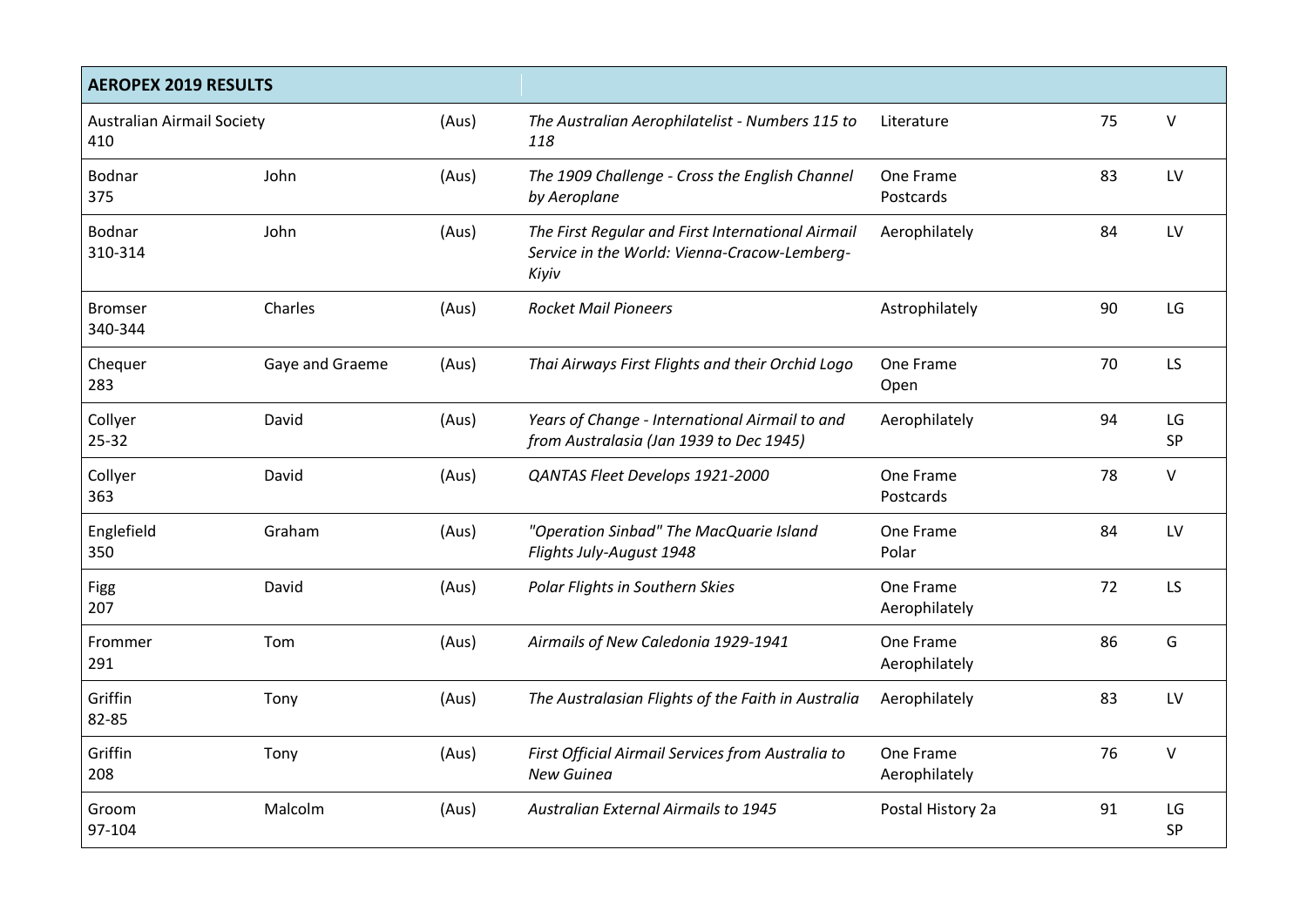| James<br>178       | Dianne        | (Aus) | 50th Anniversary of the First England to<br>Australia Flight                     | One Frame<br>Aerophilately            | 72 | LS           |
|--------------------|---------------|-------|----------------------------------------------------------------------------------|---------------------------------------|----|--------------|
| Kellow<br>153-155  | Geoff         | (Aus) | The Air Letters of Sierra Leone 1944-1971                                        | <b>Postal Stationery</b>              | 87 | G            |
| Kennaway<br>339    | Tim           | (Aus) | 1962 USA 4c "Project Mercury" Stamp Issue FDC                                    | One Frame<br><b>First Day Covers</b>  | 77 | V            |
| Lewis<br>249-256   | Geoff         | (Aus) | Philippines International Airmails up to 1941                                    | Aerophilately                         | 89 | G            |
| McMahon<br>137-144 | lan           | (Aus) | Air Letters and Aerogrammes of Canada                                            | <b>Postal Stationery</b>              | 93 | LG<br>SP     |
| Moore<br>300-304   | John          | (Aus) | Airmail from Nyasaland                                                           | Aerophilately                         | 87 | G            |
| Newman<br>408      | <b>Barrie</b> | (Aus) | Centenary of Sir Ross & Sir Keith Smith's Epic<br>Flight, England-Australia 1919 | <b>Numismatic</b>                     | 70 | LS           |
| O'Regan<br>390-392 | Finn          | (Aus) | 20th Century Space Exploration                                                   | Youth 9.1                             | 76 | V            |
| Orr<br>145         | Joan          | (Aus) | Australia - 10c 3 Flap Definitive Aerogramme                                     | One Frame<br><b>Postal Stationery</b> | 81 | LV           |
| Orr<br>146         | Joan          | (Aus) | Papau New Guinea - Definitive Aerogrammes<br>1975-1990                           | One Frame<br><b>Postal Stationery</b> | 83 | LV           |
| Pauer<br>129-133   | Frank         | (Aus) | Australian Airletters and Aerogrammes 1944 to<br>1965                            | <b>Postal Stationery</b>              | 92 | LG<br>SP     |
| Pope<br>272        | <b>Brian</b>  | (Aus) | KLM Comes, and Goes! May 1931                                                    | One Frame<br>Aerophilately            | 74 | <b>LS</b>    |
| Small<br>86-87     | Andrew        | (Aus) | Sir Alan Cobham First Flight Covers Illustrating<br>his Heroic Flights           | Aerophilately                         | 72 | LS           |
| Smith<br>323-327   | David Ingle   | (Aus) | Jamaica Airmail Rates & Routes                                                   | Postal History 2b                     | 76 | $\mathsf{V}$ |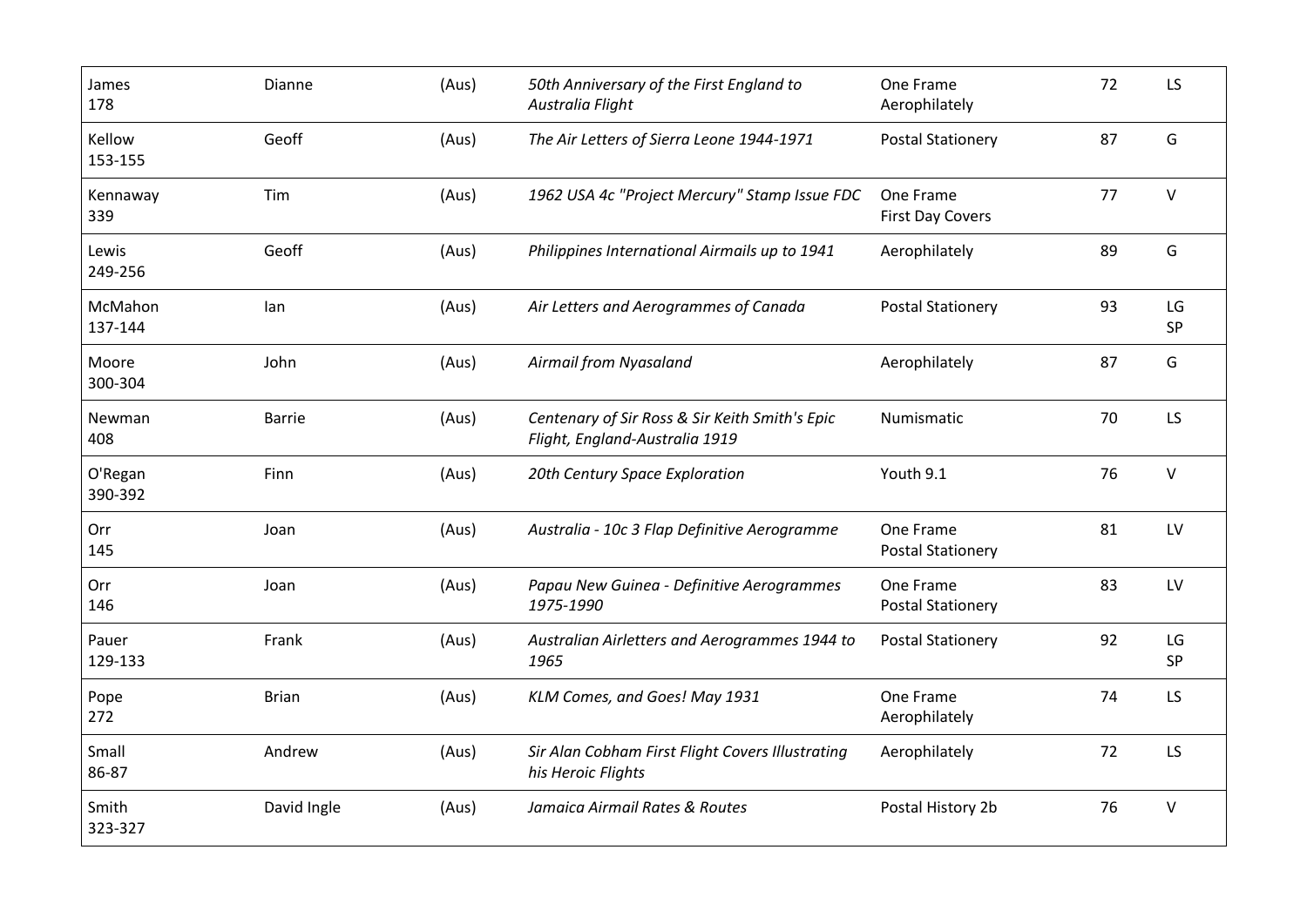| Walker<br>315      | Martin          | (Aus)   | Australia's Departure Tax                                        | One Frame<br>Revenues            | 89 | G<br>SP      |
|--------------------|-----------------|---------|------------------------------------------------------------------|----------------------------------|----|--------------|
| Walker<br>164-168  | Martin          | (Aus)   | Airmail Labels of the Australian Post Office                     | Cinderellas                      | 87 | G            |
| Walker<br>81       | Martin          | (Aus)   | Souvenir Pigeon Posts of Australia                               | One Frame<br>Aerophilately       | 81 | LV           |
| Watson<br>88-95    | Gary            | (Aus)   | Airmail from Australia during World War II                       | Postal History 2a                | 86 | G            |
| Watson<br>96       | Gary            | (Aus)   | Australia during World War II : Airmail to POWs<br>and Internees | One Frame<br>Postal History 2(a) | 81 | LV           |
| Wolf<br>405        | Ed              | (Aus)   | The Borton & Smith Aerodrome Survey 1919                         | Literature                       | 78 | $\mathsf{V}$ |
| Wolf<br>185-189    | Ed              | (Aus)   | Developing Europe-Australia Airmail Routes<br>1907-1934          | Aerophilately                    | 82 | LV           |
| Wotherspoon<br>406 | Geoff           | (Aus)   | Per Aerial Mail                                                  | Literature                       | 76 | $\vee$       |
| Kei<br>257-264     | <b>Kok Ying</b> | (China) | The International Airmails of P.R.C. (1949-1956)                 | Aerophilately                    | 90 | LG<br>SP     |
| Li<br>49-56        | C.H.            | (China) | The China Clipper                                                | One Frame<br>Aerophilately       | 85 | G            |
| Su<br>273-277      | Xiao Hong       | (China) | Dragon's Wings - Chinese Airmails (1921-1941)                    | Aerophilately                    | 78 | $\vee$       |
| Yao<br>267-271     | Yulin (Frank)   | (China) | Early Air Post of China                                          | Aerophilately                    | 90 | LG           |
| Dave<br>119-123    | Markand         | (India) | 1929 - Airmail Stamps of India                                   | Traditional                      | 85 | G            |
| Dave<br>409        | Markand         | (India) | 1929 - Air Mail Stamps of India                                  | Literature                       | 73 | LS           |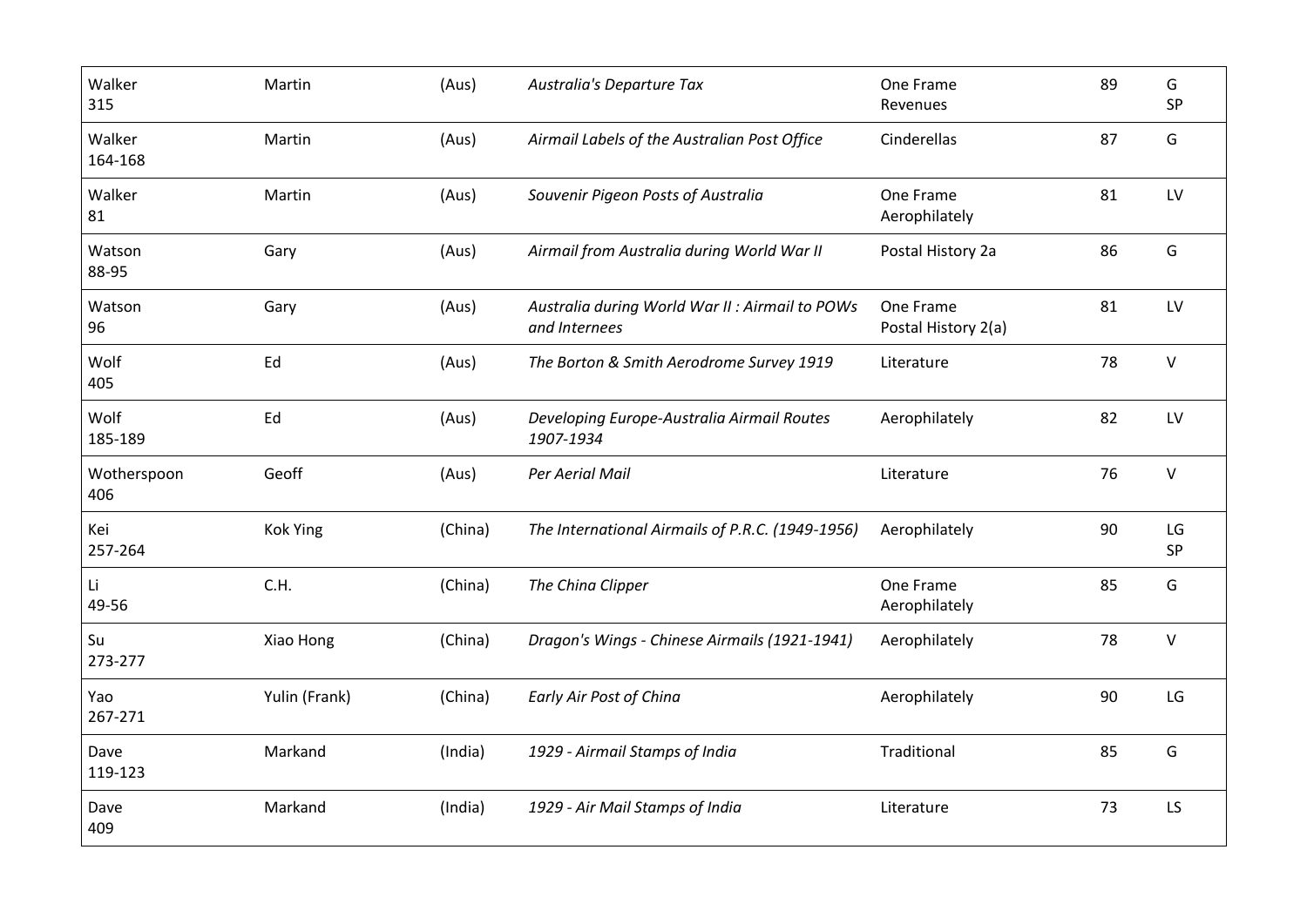| Jain<br>184          | Pradip            | (India) | England-India-Australia, Ross Smith and Beyond                                          | One Frame<br>Aerophilately | 84 | LV       |
|----------------------|-------------------|---------|-----------------------------------------------------------------------------------------|----------------------------|----|----------|
| Jhingan<br>124-128   | Madhukar          | (India) | <b>Indian Aerogrammes</b>                                                               | <b>Postal Stationery</b>   | 79 | $\vee$   |
| Jhingan<br>364-368   | Savita            | (India) | From India to Space                                                                     | Astrophilately             | 74 | LS<br>SP |
| Khaitan<br>284-288   | Piyush            | (India) | The Karachi-Madras Route Extension Flight of<br>Tata Sons Ltd (October 1932)            | Aerophilately              | 84 | LV       |
| Khaitan<br>278-282   | Piyush            | (India) | The Inaugural Air-India International Flight from<br>Bombay to London on 8 June 1948    | Aerophilately              | 79 | $\vee$   |
| Seth<br>407          | Vijay             | (India) | Centenary of Indian Airmails 1911-2014                                                  | Literature                 | 78 | $\vee$   |
| Srinivasa<br>345-349 | Ramu              | (India) | <b>Rocket Mails of India</b>                                                            | Astrophilately             | 86 | G<br>SP  |
| Sudharsan<br>161-163 | Deepthi           | (India) | <b>Evolution of Flight</b>                                                              | Youth 9.2                  | 70 | LS       |
| Adikusuma<br>241-248 | <b>Teguh Wira</b> | (Indon) | Netherlands East Indies Airmail 1920-1942                                               | Aerophilately              | 93 | LG<br>SP |
| Prasetyo<br>156-160  | Ajie              | (Indon) | The Development of Aviation                                                             | <b>Thematic Philately</b>  | 85 | G<br>SP  |
| Prasetyo<br>236-240  | Ajie              | (Indon) | The Development of Airmail Route by KLM &<br>KNILM in Netherlands East Indies 1927-1942 | Aerophilately              | 90 | LG<br>SP |
| Saputra<br>231-235   | Martin            | (Indon) | The Development of KNILM Route in Netherlands Aerophilately<br>Indies 1920-1942         |                            | 90 | LG       |
| Saputra<br>225-229   | Martin            | (Indon) | The KLM Amsterdam-Batavia Airmail Lines and<br>Their Interconnections 1924-1942         | Aerophilately              | 88 | G        |
| Comrie<br>170-174    | John              | (NZ)    | Airlines of the World                                                                   | Open Philately             | 70 | LS       |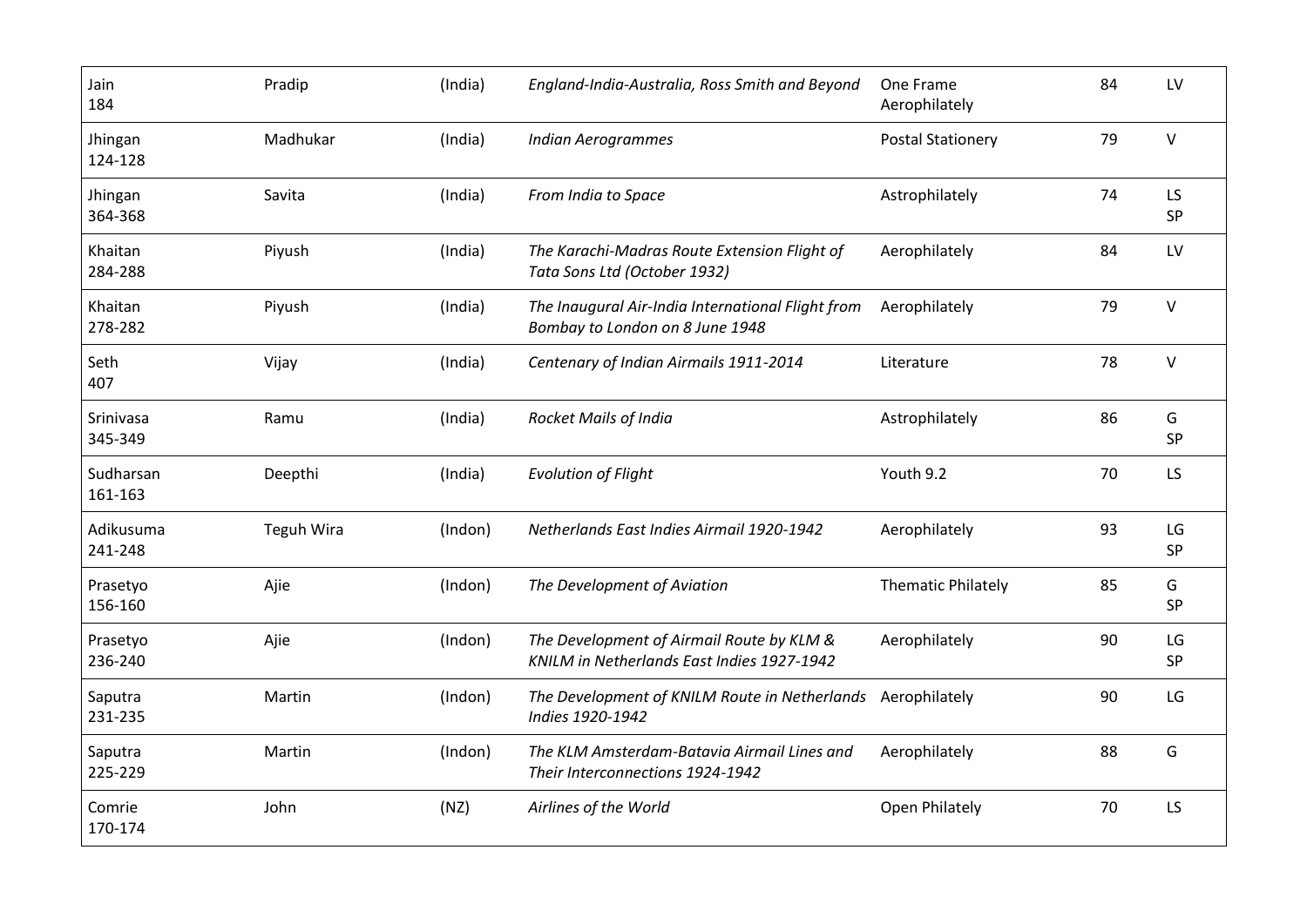| Duns<br>205-206      | Robert       | (NZ)     | By Airmail to New Zealand 1931-1945                                                                                    | Aerophilately              | 78 | $\vee$   |
|----------------------|--------------|----------|------------------------------------------------------------------------------------------------------------------------|----------------------------|----|----------|
| Ferguson<br>209-216  | Steven       | (NZ)     | Airmail to New Zealand 1925-1950                                                                                       | Aerophilately              | 88 | G        |
| Isaac<br>321-322     | Terry        | (NZ)     | Newfoundland: First / Early Airmail Flights 1921- Aerophilately<br>1947                                                |                            | 84 | LV       |
| Livingston<br>219    | Robert       | (NZ)     | Canterbury Aviation (NZ) Ltd                                                                                           | One Frame<br>Aerophilately | 90 | LG       |
| Marshall<br>220-224  | Ross         | (NZ)     | Transcontinental Flights between Russia and<br>Antarctica                                                              | Aerophilately              | 81 | LV       |
| Oxenham<br>290       | Rick         | (NZ)     | Motorcycle Courier Service - CAM1 - USA                                                                                | One Frame<br>Aerophilately | 89 | G<br>SP  |
| Watson<br>289        | <b>Bob</b>   | (NZ)     | Airmails from the United States to New Zealand<br>1927-1946                                                            | One Frame<br>Aerophilately | 90 | LG<br>SP |
| Zatuchnyi<br>401     | Alexandr     | (Russia) | ANT and TU Airplanes on Postage Stamps                                                                                 | Literature                 | 84 | LV       |
| <b>Burn</b><br>75-76 | Susan        | (UK)     | Smithy and his Bus - The Life and Times of<br>Charles Kingsford-Smith and his Aircraft the<br>Southern Cross 1919-1931 | Open Philately             | 87 | G        |
| Callan<br>179-183    | <b>Brian</b> | (UK)     | Hubert Wilkins - Australian Pole to Pole Pioneer                                                                       | Open Philately             | 91 | LG<br>SP |
| Callan<br>381-388    | <b>Brian</b> | (UK)     | Graf Zeppelin DLZ127 South America Airmail<br>1930-1937                                                                | Aerophilately              | 92 | LG<br>SP |
| Peace<br>402         | <b>Brian</b> | (UK)     | Australasian Crash Mail and Mail from Other<br>Incidents Vol 2. 1931-1935                                              | Literature                 | 92 | LG<br>SP |
| Peace<br>403         | <b>Brian</b> | (UK)     | Cachets Applied to Interrupted New Zealand<br>Airmail                                                                  | Literature                 | 81 | LV       |